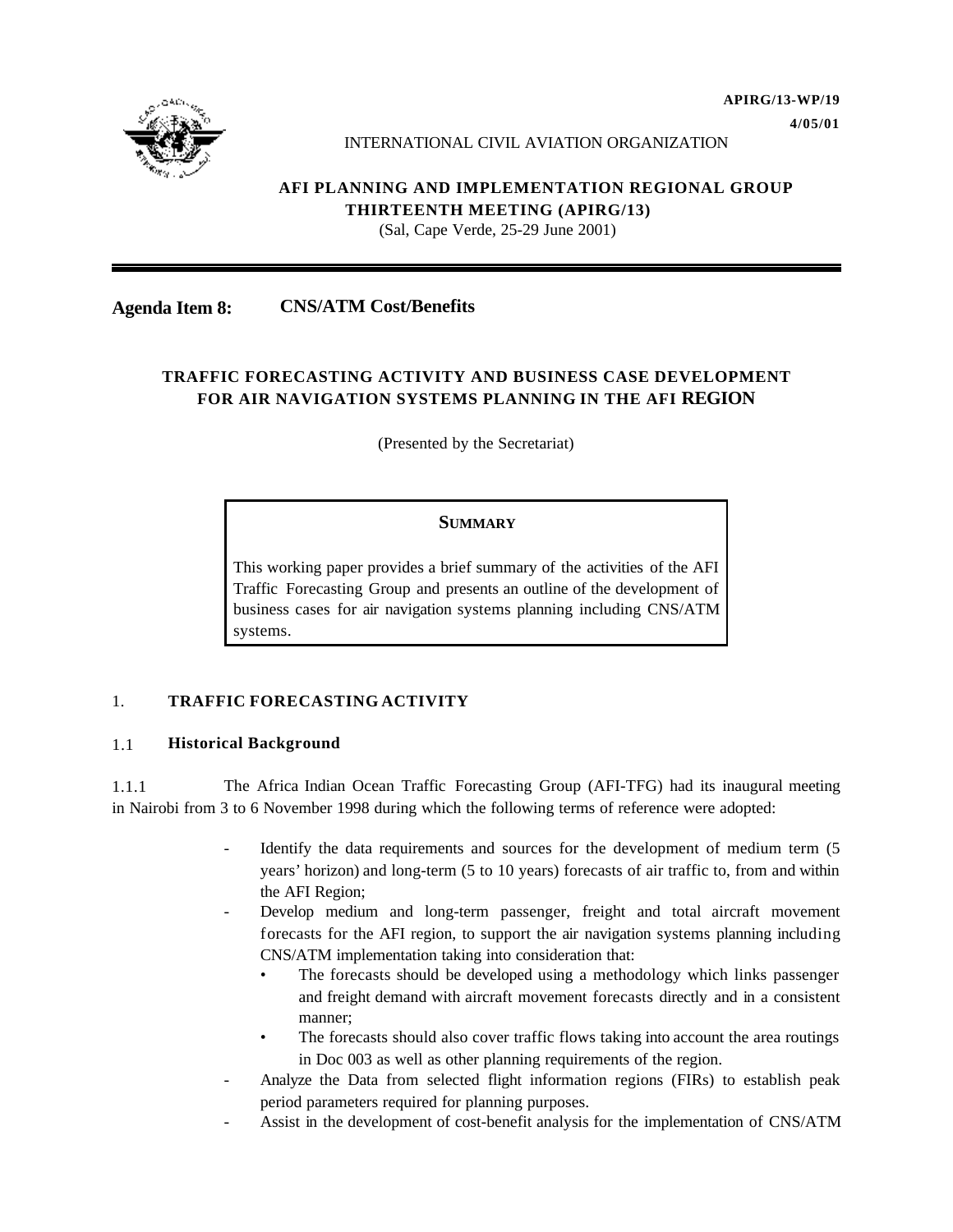Systems components, as required.

1.1.2 The inaugural meeting discussed the Air Navigation Systems Planning requirements in general and specifically for the AFI Region as well as the relationship between various sub-groups of APIRG and Traffic Forecasting activities. Various factors affecting traffic demand in general and those particularly relevant to the AFI Region were debated. Forecasting methodologies and data requirements and sources were explored. The grouping of States was reviewed for forecasting purposes taking into account the Area Routings as identified in AFI CNS/ATM Implementation Plan (AFI Doc003).

## 1.2 **Overview of the Results of the Second Meeting**

1.2.1 The Group held its second meeting in Nairobi during the period from 12 to 16 March 2001. This meeting was, however, not attended by all the Group members.

1.2.2 The meeting was presented with a brief summary of the work being carried out in the region in the field of CNS planning and implementation particularly the activities of the CNS/ATM sub-group including extracts of the air traffic movement forecasts for the African Continent covering the period 1999- 2012. These forecasts are an update of a previous study conducted in 1997 by IATA, requested by the AFI GNSS Study Group and financed by the European Union. The CNS/ATM sub-group meeting had agreed that the data constituted a basis for future forecast in the area and recommended that the AFI-TFG keep up to date the traffic forecast for AR10 route group and refine those developed for AR4 route group.

1.2.3 The Group agreed to take the above recommendation into account in its future work. It was also brought to the attention of the Group, the initiative taken by ASECNA and IATA for the preparation of a business case analysis for AR4. Close coordination would be required among the sub-groups concerned and the AFI-TFG in order to ensure that the methodologies used are consistent with ICAO guidelines.

1.2.4 With regard to ATM, the meeting was requested to review the FIR data that has been collected from selected FIRs and the methodology used for further refinements. The meeting concluded that the FIR data provides useful information for the update of the air navigation plans; however, additional data would be required for peak-period analysis. Consequently, the meeting agreed to:

- i) Request FIR data by month for each of the selected FIRs to examine the seasonality patterns with a view of selecting the most suitable peak period for analytical purposes;
- ii) Refine the Format for data input by processing an example using already existing data from Dakar FIR with assistance from ASECNA and the Secretariat.

1.2.5 The Group agreed that data from the following FIRs should be utilized for the analysis of peak-period parameters: Algiers, Cairo, Dakar, Nairobi, N'Djamena, Johannesburg. The following alternate FIRs were also selected: Brazaville, Lagos. This work would be conducted in a progressive manner.

# 2. **BUSINESS CASE DEVELOPMENT FOR THE IMPLEMENTATION OF CNS/ATM SYSTEMS**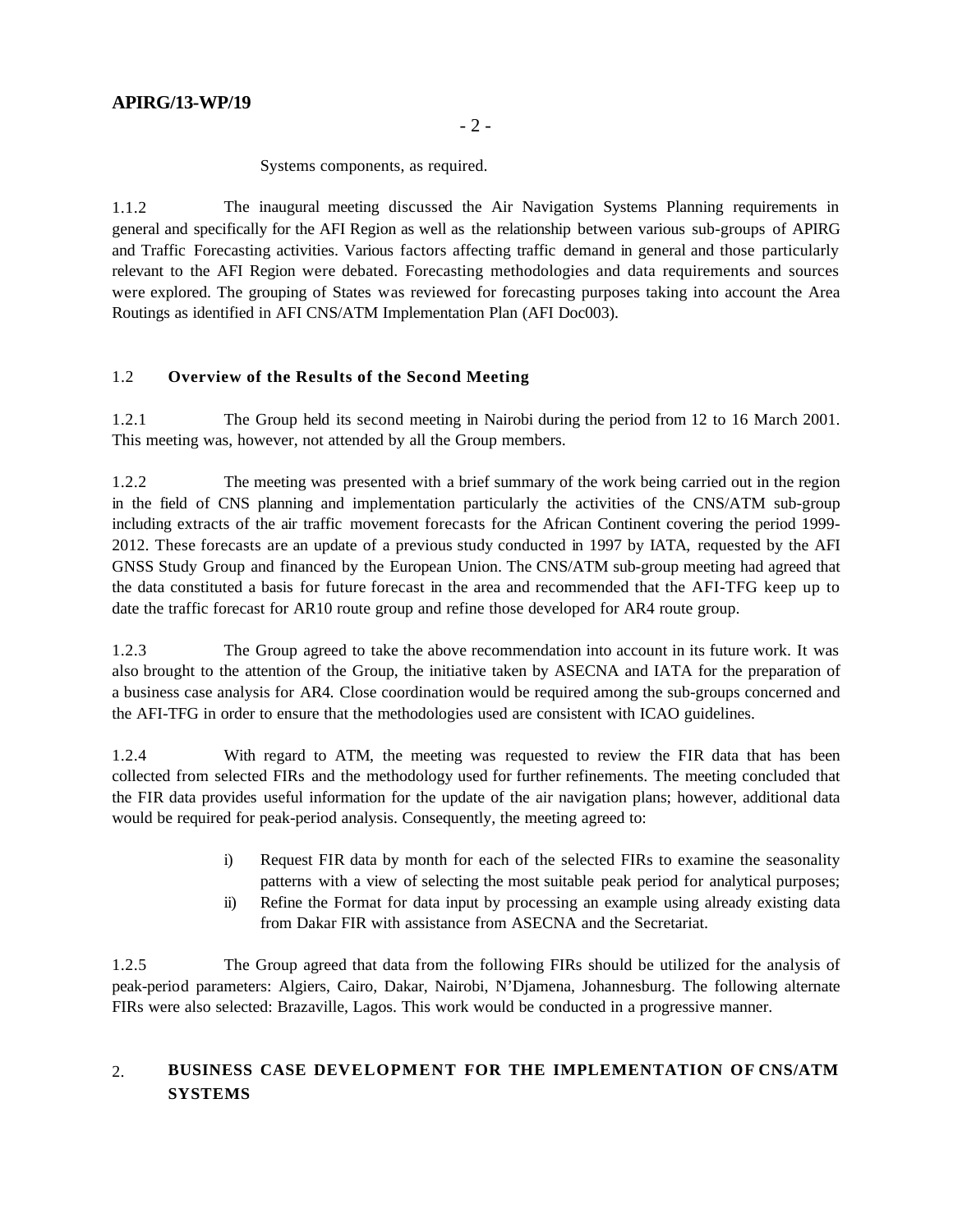## 2.1 **Background**

2.1.1 Pursuant to Recommendations 3/9 and 3/16 of the World-wide CNS/ATM Systems Implementation Conference held in Rio de Janeiro in 1998, and subsequent endorsement by the  $32<sup>nd</sup>$  Session of the Assembly (Resolution A32-12), requesting the Council to complete the follow-up work envisaged by the conference, this paper provides an outline of the work being carried out by the Secretariat to prepare guidelines for the development of business cases.

## 2.2 **Definition and Content of a Business Case**

2.2.1 The development of a business case for the implementation of CNS/ATM systems by a service provider or a user involves taking financial cost/benefit analysis a step further.

2.2.2 A business case is a written statement setting forth the objectives, the operational and financial requirements, the ownership and management structure, and the strategy to be adopted in order to achieve the objectives. It includes information and analysis on products and services, markets, employees, technologies, facilities, equipment, capital, revenues, profitability, financing, risks, contingency plans, etc. The main part of the business case is its financial plan.

2.2.3 The business case serves as a tool to convince the lending institutions of the financial feasibility and economic viability of the implementation. Funds for the required investment may come in various forms such as accumulated profits, government contribution, commercial debt financing (including loans and leasing), bond issues and equity financing.

## 2.3 **Major Partners, their Objectives, Needs and Concerns**

2.3.1 There are four major partners at the global level: ICAO, service providers, air carriers and the financial institutions. The objectives are common but the needs and concerns of each of the partners involved would be different.

2.3.2 The needs and concerns of ICAO, States and other service providers are widely known. The main concern for air carriers is to meet their preferred flight profiles and to reduce operational costs by reducing flight time and eliminating delays. The reduction of operational costs may result in lower yields that could stimulate traffic growth. However, some of these cost savings could be offset by possible increases in user charges. In addition, the technology selection process involves careful scrutiny of many different variables and reaching a consensus about a particular technology will not be easy.

2.3.3 Financial institutions seek to minimize their risks. They focus on the stability of the enterprise and the availability of positive cash flows. They require risk assessment, contingency plans, collaterals and guarantees. In some cases, it may be necessary for the State to guarantee the loan.

## 2.4 **The Need for a Business Case**

2.4.1 The implementation of the CNS/ATM systems has been slow. The delay is partly attributed to the lack of financial resources and to the hesitation of individual States, as investment in new technologies such as CNS/ATM systems has been considered risky by some air navigation service providers. A thorough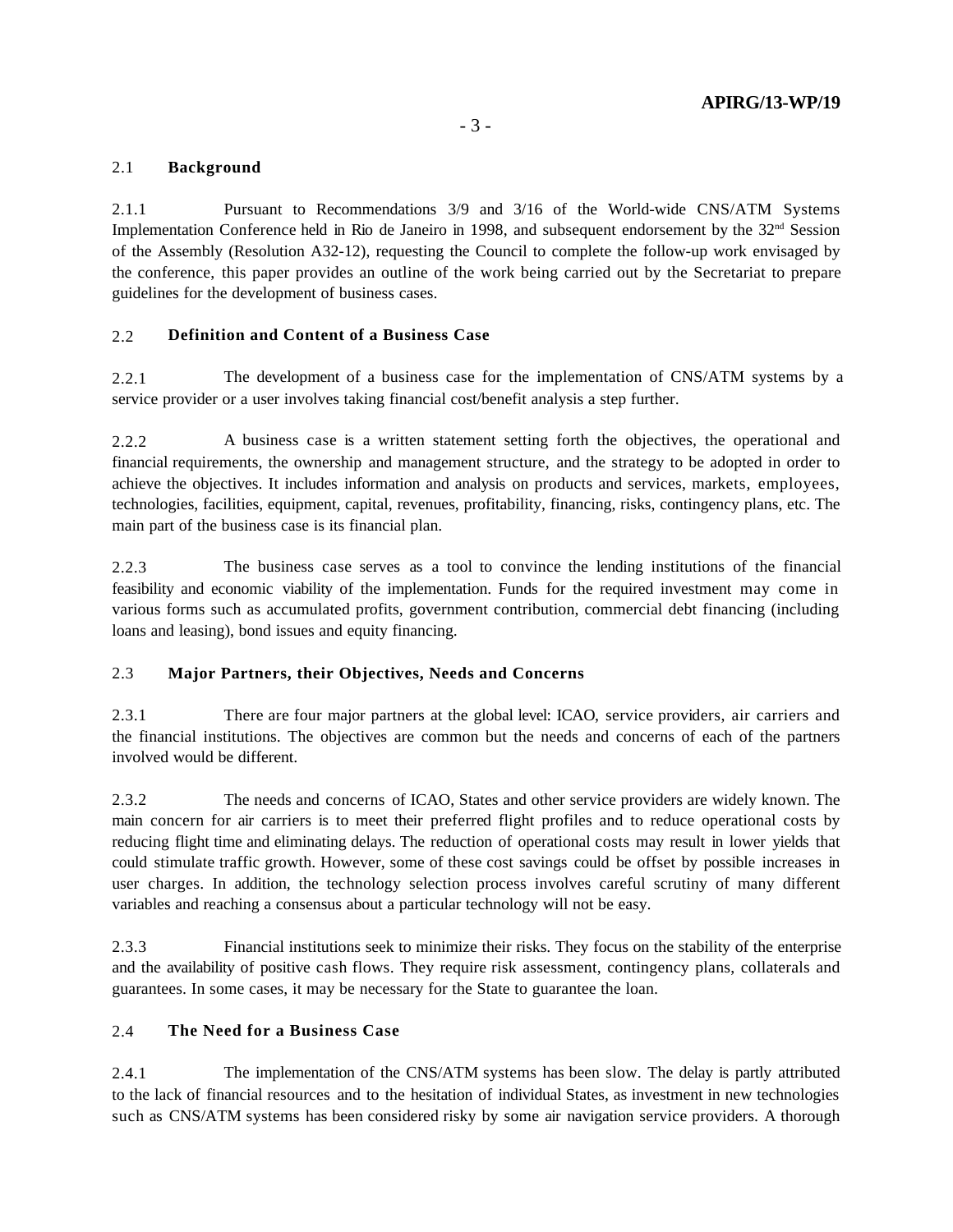# **APIRG/13-WP/19**

and comprehensive analysis is therefore required.

2.4.2 The need for credible business cases to guide CNS/ATM is extremely important to bring business and financial organizations into consensus on CNS/ATM. In the absence of any economic analysis presented as a business case, the partners are reluctant to make the investment decision about the new systems. The business case will serve to justify the specific CNS/ATM systems requirements of the service provider and the service users for the benefit of decision makers of States, airlines and lending institutions. Business cases might be performed jointly or separately for the service provider and the airlines. However, an integrated business case which takes into account both the provider and the user perspectives would be the most desirable.

2.4.3 For a service provider and State, the basic issue is usually to be satisfied that the changes in revenues expected from the planned changes to en-route charges will match the net change in costs. Even in the cases where air navigation services are not provided on a commercial basis, it is recommended that a business case evaluation be conducted to assess the financial impact on the service provider of the new systems.

#### 2.5 **Prerequisites to the CNS/ATM Systems Business Case Analysis**

2.5.1 The following are all important prerequisites for a business case analysis:

- a) the need for the new technology must be emphasized in order to meet the operational requirements:
- b) consultation and coordination have to take place between service providers with adjacent areas of responsibility;
- c) a consensus among the partners regarding the need and requirements for new technology should be stressed;
- d) the availability of the new technology's facilities and equipment has to be proven;
- e) the boundaries of the business case have to be defined and its institutional and legal formats selected (State/service provider, group of States, sub-region, region, etc.);
- f) the expected costs of equipment and operations should be established with an acceptable margin of uncertainty;
- g) recognition and awareness of international cost recovery policy for air navigation services (currently in the form of ICAO's Policies on Charges for Airports and Air Navigation Services, adopted by the Council in December 2000 and shortly to be published as Doc 9082/6);
- h) the establishment and existence of an effective cost and revenue accounting system;
- i) a sound methodology for determining the cost basis for the charges; and
- j) an effective mechanism for the collection of the charges.

#### 2.6 **Work in Progress and Framework**

2.6.1 The development of a business case has to focus on a homogeneous air traffic management area. It needs to take into account current and forecast traffic flows and densities, the operational requirements and the alternative facilities/equipment configurations suitable that meet those operational requirements. Such analysis could be carried out at State, sub-regional or regional levels.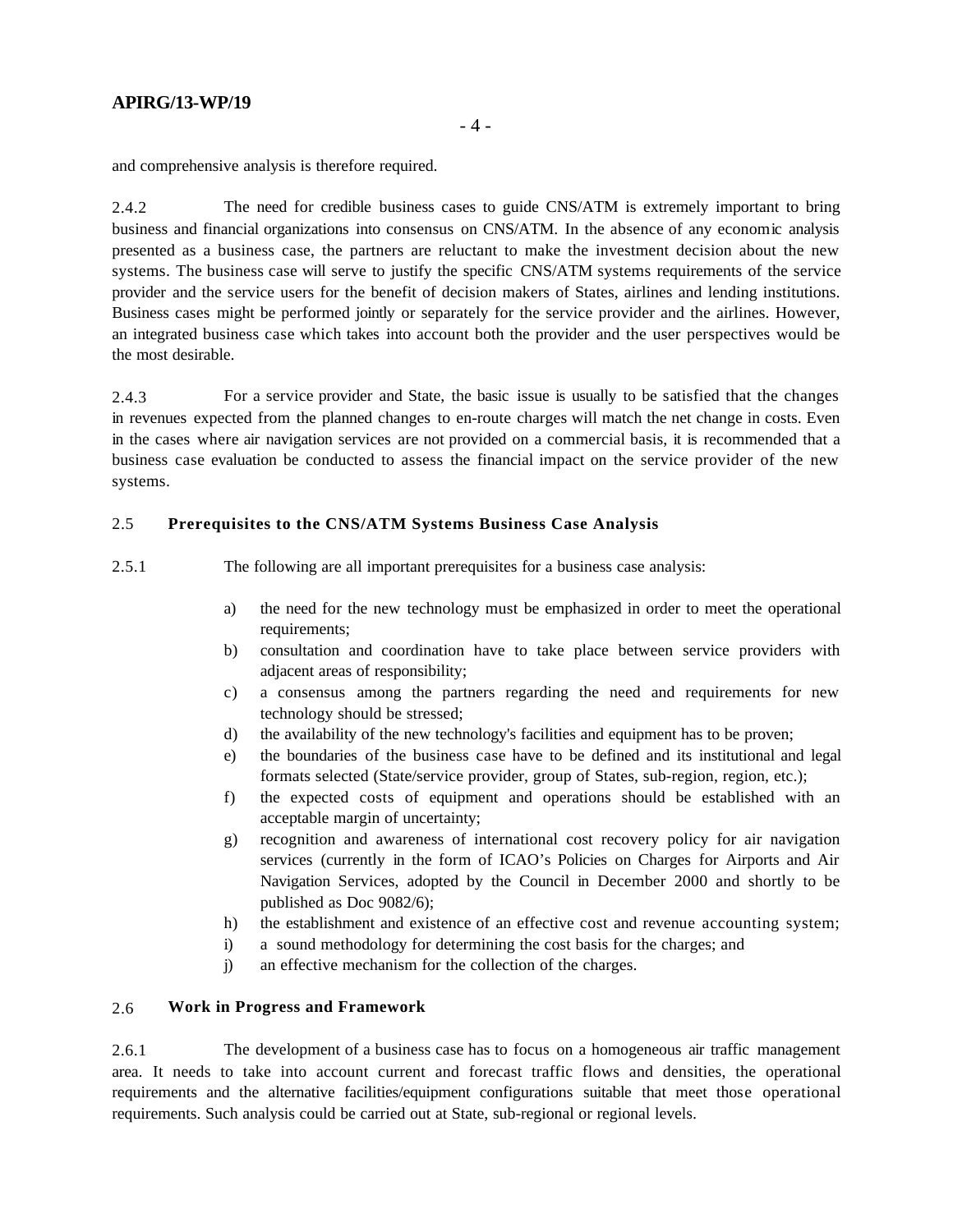### **APIRG/13-WP/19**

2.6.2 Given the existence of multiple alternative implementation options, a scrutinizing procedure allowing for their identification, definition, evaluation and ranking has to be put in place. The definition provides the facilities/equipment configuration. The evaluation and ranking are performed both on operational and financial basis. For every option, the operational merits are identified and the costs and benefits estimated. The ranking process aims at retaining a single option for which a comprehensive financial analysis will make up the remainder of the business case analysis.

2.6.3 The following points have to be borne in mind in the development of business plans:

- a) all States, airspace users, ATC service providers, and ATM equipment suppliers do not have the same motivations and benefits;
- b) transition to the new system will be a gradual process and occur at different rates across each airspace and region concerned;
- c) new technologies will complement rather than replace existing technologies; and
- d) multi-national cooperation among provider States and users will be essential to minimize investment costs, compatibility and avoid duplication of effort.

2.6.4 In order to coordinate and prepare the CNS/ATM business case development, a multidisciplinary project team has been established within the Secretariat. The team has met several times during the last few months to discuss the overall concept, outline and methodologies. These methodologies will be complemented using illustrative examples.

2.6.5 Ultimately, this work will be published in an ICAO circular as guidance material for States to conduct their own studies to justify the investment requirements individually or collectively by sub-regions or regions. The guidance material would include a CD-ROM containing the software for analytical purposes.

### 2.7 **Data Requirements**

2.7.1 The following data are essential for the development of a business case:

- a) traffic densities and traffic flows (by aircraft category);
- b) traffic forecasts;
- c) inventory of current air navigation equipment (communication, navigation, surveillance, decision support systems);
- d) cost of current air navigation equipment (procurement, installation, maintenance, calibration, etc.);
- e) cost of new air navigation equipment (CNS/ATM systems), real or estimated (procurement, installation, maintenance, calibration, etc.);
- f) personnel requirements for current system (administration, operation, maintenance);
- g) personnel requirements for new CNS/ATM systems operation;
- h) cost of relocation or attrition of personnel and training;
- i) cost of current infrastructure;
- j) cost of infrastructure requirement for new CNS/ATM systems;
- k) cost of vacating or re-organizing infrastructure;
- l) cost of operations of service provider;
- m) current level of user charges;